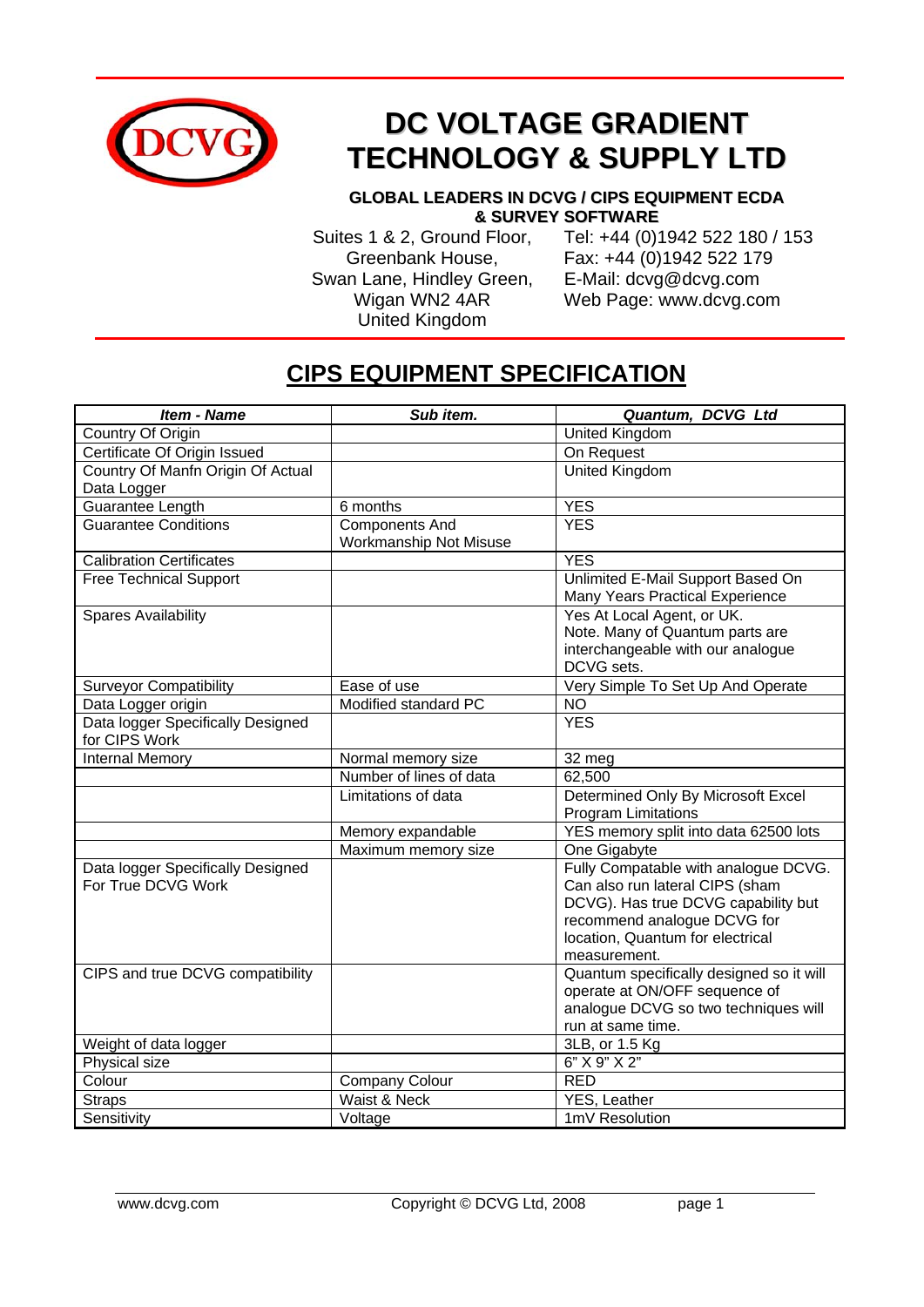| Voltage Range                           | +/- 25 VOLTS                        | <b>YES</b>                                   |
|-----------------------------------------|-------------------------------------|----------------------------------------------|
|                                         | $+/- 10$ volts                      | <b>YES</b>                                   |
|                                         | $+/-$ 5 volts                       | <b>YES</b>                                   |
|                                         | $+/- 2.5$ volts                     | <b>YES</b>                                   |
|                                         | $+/- 1$ volts                       | <b>YES</b>                                   |
|                                         | +/- 500 milli-volts                 | <b>YES</b>                                   |
|                                         | +/- 250 milli-volts                 | <b>YES</b>                                   |
|                                         | +/- 100 milli-volts                 | <b>YES</b>                                   |
|                                         | +/- 50 milli-volts                  | <b>YES</b>                                   |
|                                         | $+/- 25$ milli-volts                | <b>YES</b>                                   |
|                                         | $+/- 10$ milli-volts                | <b>YES</b>                                   |
| <b>Circuit Boards</b>                   | <b>Humidity And Dust Protection</b> | Fully Potted In Epoxy For Environmental      |
|                                         |                                     | Protection                                   |
|                                         |                                     | Case Sealed With Silicone Sealant            |
| Ease Of Set Up To Operate               | Programming                         | Not necessary, just connect electrodes       |
|                                         |                                     | and back pack, switch on wait for            |
|                                         |                                     | satellite connection press CIPS button       |
|                                         |                                     | and walk.                                    |
| Automatic recording of                  |                                     | Data recorded automatically at set           |
| measurements                            |                                     | ON/OFF timing sequences.                     |
| Timing sequences                        |                                     | 5 standard most commonly used for            |
|                                         |                                     | analogue DCVG and CIPS. Just press a         |
|                                         |                                     | button to select.                            |
| Number of input channels                |                                     | Four + Satellite                             |
| Use of input channels                   |                                     | ON/OFF CIPS, Lateral CIPS, Trailing          |
|                                         |                                     | CIPS, (all three at same time), DCVG         |
| Internal battery                        |                                     | Data Recording, Sat Aerial<br>Nickel Cadmium |
|                                         | Battery Life In Use                 | 8 hours, 24 hours if using External          |
|                                         |                                     | <b>Battery for Satellite Aerial</b>          |
| <b>External battery</b>                 |                                     | 12V Sealed Lead ACID 2.3 AHr                 |
|                                         | Battery Life In Use                 | 24 hours                                     |
| Screen                                  |                                     | <b>YES</b>                                   |
| LCD graphics screen                     |                                     | <b>YES</b>                                   |
| Items on screen                         | Memory used                         | <b>YES</b>                                   |
|                                         | Satellite sync status               | <b>YES</b>                                   |
|                                         | ON potential                        | <b>YES</b>                                   |
|                                         | OFF potential                       | <b>YES</b>                                   |
|                                         | Waveform                            | <b>YES Constantly Observable</b>             |
|                                         | Mode of operation                   | YES CIPS or DCVG                             |
|                                         | Voltage range                       | -25 to $+25$ volts DC                        |
|                                         | AC rejection                        | 50 or 60 cycles selection                    |
|                                         | Which channel viewed                | YES 1 to 4 ON screen                         |
|                                         | Width of ON / OFF pulse             | <b>YES</b>                                   |
|                                         | Previous data review on             | <b>NO</b>                                    |
|                                         | screen                              |                                              |
| Effect of sunlight on screen visibility |                                     | Very Little Effect                           |
| Previous use in Middle East.            |                                     | <b>YES</b> extensively                       |
| Satellite Aerial                        | <b>Type</b>                         | Active, 12 Satellite GPS Engine,             |
|                                         |                                     |                                              |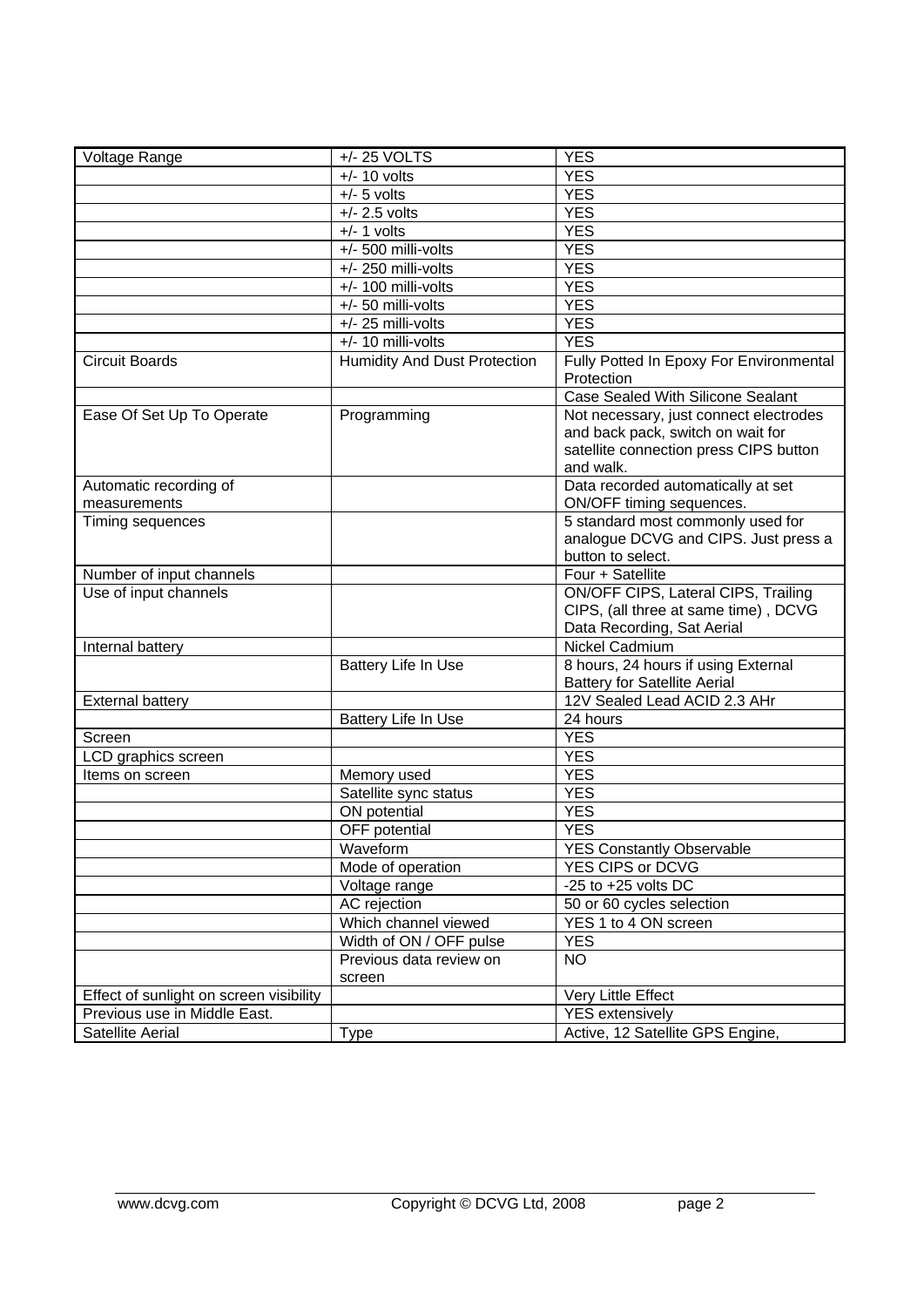| Sat Used For Recording                          | Time of day                                       | <b>YES</b>                                                      |
|-------------------------------------------------|---------------------------------------------------|-----------------------------------------------------------------|
|                                                 | Date                                              | <b>YES</b>                                                      |
|                                                 | <b>Position Coordinates</b>                       | <b>YES</b>                                                      |
|                                                 | Synchronising logger with                         | <b>YES</b>                                                      |
|                                                 | Interrupters                                      |                                                                 |
|                                                 | Frequency of checking<br>synchronisation          | 5 seconds                                                       |
|                                                 | Accuracy of logger Interrupter                    | Better than 5 microseconds.                                     |
|                                                 | synchronisation                                   | More important is response time of<br>rectifier being switched. |
|                                                 | Time to synchronise when<br>initially switched on | Variable but usually less than 1 minute                         |
| Is GPS Aerial Used For Distance<br>Measurements |                                                   | <b>YES</b>                                                      |
|                                                 | Accuracy of distance (best)                       | 0.6m resolution at best.                                        |
|                                                 | Typical                                           | 3m depends on favorable conditions                              |
| Alphanumeric Keyboard                           |                                                   | <b>YES</b>                                                      |
|                                                 | Number of keys available                          | 50                                                              |
|                                                 | Hot keys                                          | <b>YES</b>                                                      |
|                                                 | Feature key                                       | YES, Common 8 available                                         |
|                                                 | Separate keys for CIPS and<br><b>DCVG</b>         | <b>YES</b>                                                      |
|                                                 | Separate distance log key                         | YES for marker posts, etc                                       |
|                                                 |                                                   | GPS every 5 seconds for all other                               |
| NUMBER OF RECORDED DATA<br><b>PARAMETERS</b>    | Microprocessor channels                           | 18, 17 of which are automatically<br>recorded                   |
|                                                 | Items recorded                                    | Record Number, Mode of Logging,                                 |
|                                                 |                                                   | Record Type, Pulse Sequence, ON And                             |
|                                                 |                                                   | OFF Potential For 4 Separate Channels,                          |
|                                                 |                                                   | Right Of Way Features, Time Of Day,                             |
|                                                 |                                                   | Date, Northings, Eastings, Altitude,                            |
|                                                 |                                                   | Synchronisation Status.                                         |
| Number Of Actual Data Input                     |                                                   | Five CIPS, lateral CIPS, trailing CIPS,                         |
| Channels.                                       |                                                   | DCVG, GPS                                                       |

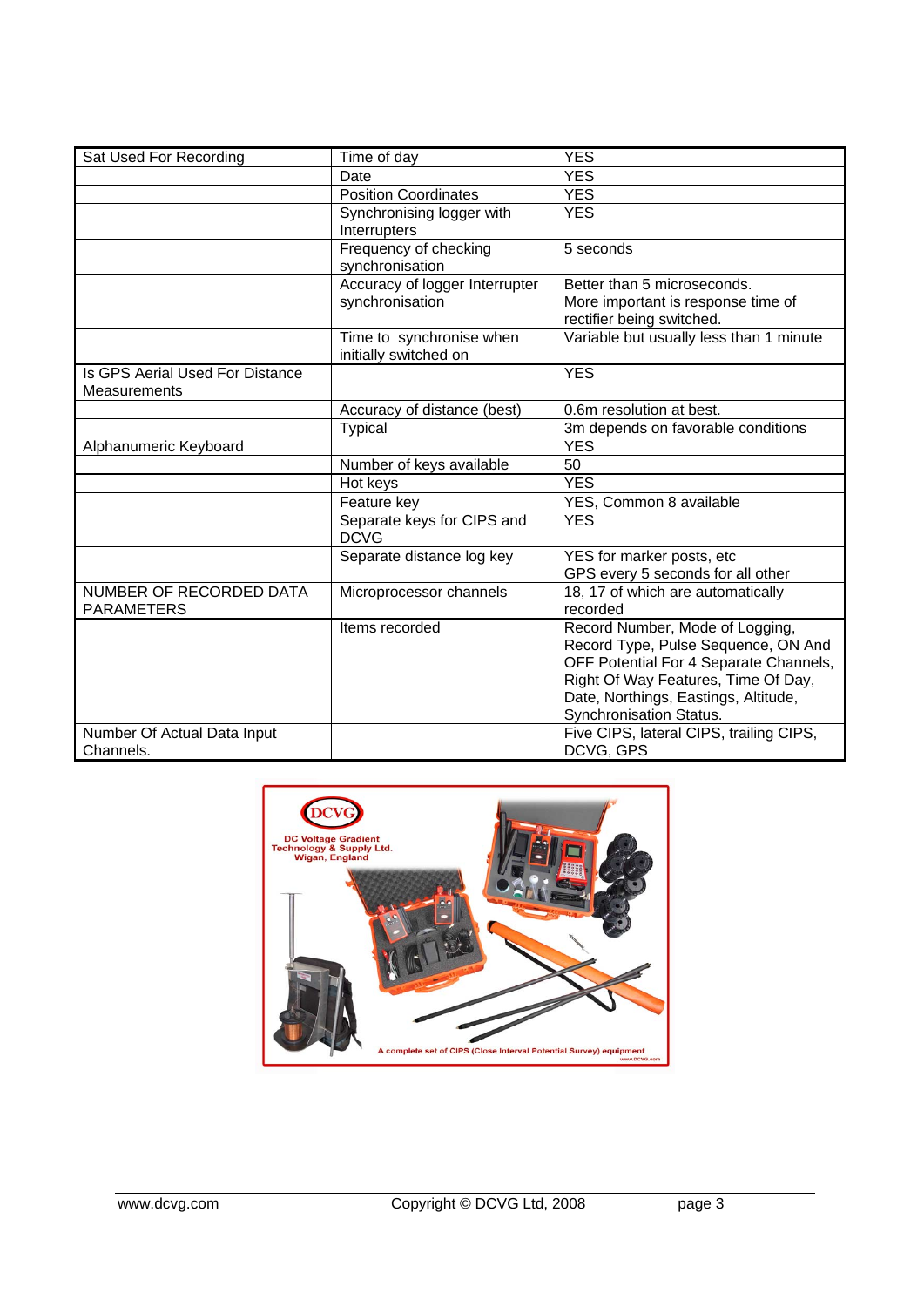| <b>Composition Of Full Set</b> |                                                         |                                                                                       |
|--------------------------------|---------------------------------------------------------|---------------------------------------------------------------------------------------|
|                                | Data logger                                             | <b>YES Quantum</b>                                                                    |
|                                | Data logger satellite aerial                            | <b>YES</b>                                                                            |
|                                | External battery needed as<br>GPS aerial current hungry | YES included in all sets and properly<br>mounted in the cable dispenser back<br>pack. |
|                                | <b>Type</b>                                             | Sealed 12 V Lead Acid                                                                 |
|                                | External battery charger                                | <b>YES</b> Specific For Extra Battery                                                 |
|                                | Interrupters                                            | Three in standard set                                                                 |
|                                | Type of Interrupter                                     | Satellite synchronised                                                                |
|                                | <b>Battery chargers</b>                                 | Three                                                                                 |
|                                | Copper sulphate electrode<br>probes                     | YES 1m long                                                                           |
|                                | Number of electrodes                                    | Three for CIPS And DCVG and Lateral<br><b>CIPS</b>                                    |
|                                | Robust nature of electrodes                             | Yery Robust                                                                           |
|                                | Electrode handles                                       | <b>YES</b>                                                                            |
|                                | Number of handles                                       | Three                                                                                 |
|                                | Electrode connection leads                              | <b>YES Full Set</b>                                                                   |
|                                | Trailing wire back pack.                                | <b>YES</b>                                                                            |
|                                | Satellite aerial holder                                 | <b>YES</b>                                                                            |
|                                | Back pack reel sizes                                    | 12.5cm                                                                                |
|                                | Recommended wire size                                   | 30 SWG                                                                                |
|                                | Approximate reel wire length<br>Km                      | 5 km                                                                                  |
|                                | Reel weight                                             | $3.5$ kg                                                                              |
|                                | Spare reels                                             | <b>YES Six Supplied</b>                                                               |
|                                | Reels with wire                                         | <b>YES But To Order Extra</b>                                                         |
|                                | Reel winding spindle                                    | <b>YES</b>                                                                            |
|                                | Equipment carry cases                                   | <b>YES Two Supplied</b>                                                               |
|                                | Probe electrode carry case                              | <b>YES One Supplied</b>                                                               |
|                                | Operation manual                                        | <b>YES</b>                                                                            |
|                                | Training course available.                              | YES as extra                                                                          |
|                                | Data download program                                   | <b>YES</b>                                                                            |
|                                | Data analysis program                                   | <b>YES</b> as extra                                                                   |
|                                | GPS distance calculating<br>program                     | YES with every set                                                                    |